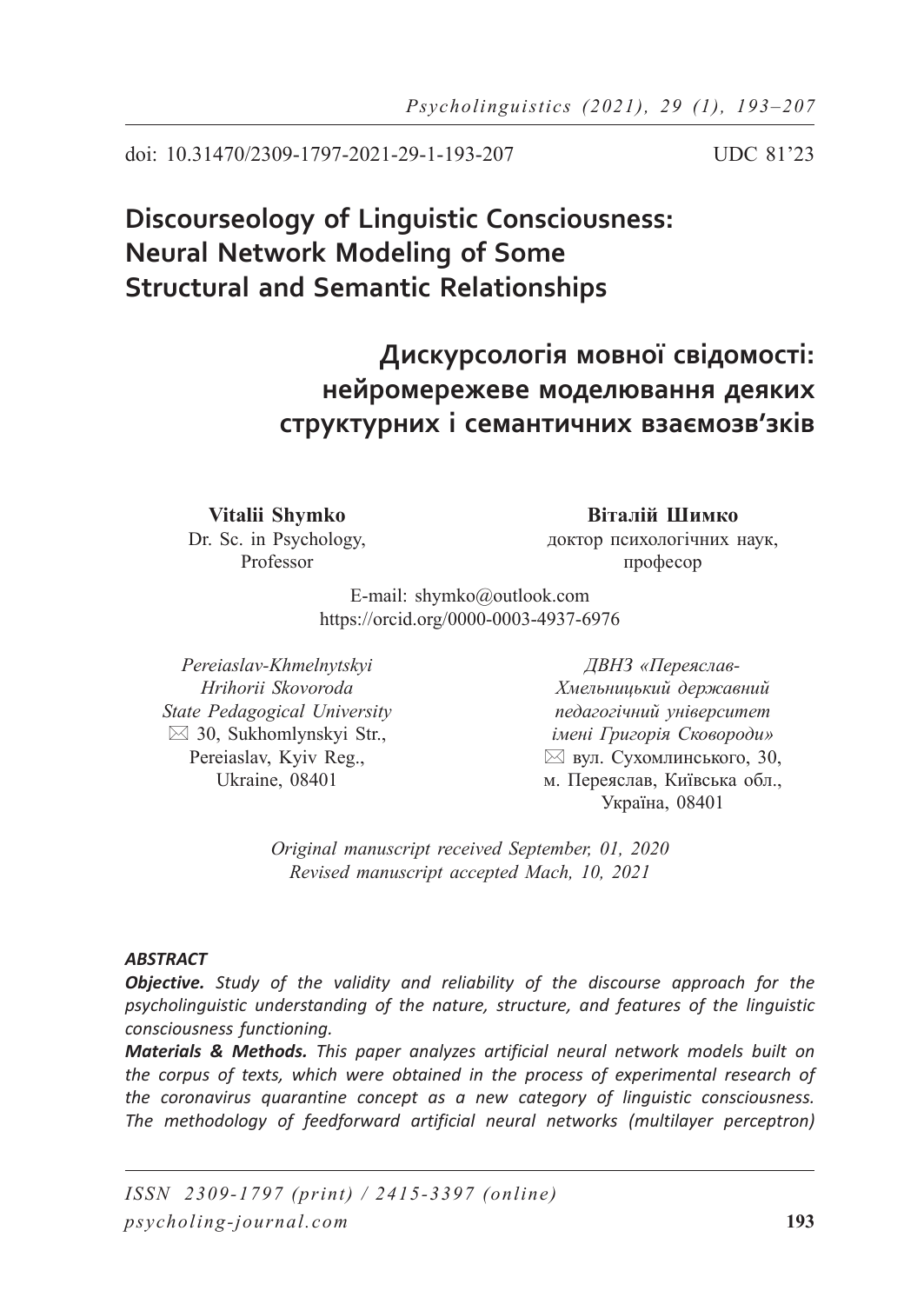*was used in order to assess the possibility of predicting the leading texts semantics based on the discourses ranks and their place in the respective linear sequence. Same baseline parameters were used to predict respondents' self-assessments of changes in their psychological well-being and in daily life routine during the quarantine, as well as to predict their preferences of the quarantine strategies. The study relied on basic ideas about discourse as a meaning constituted by the dispersion of other meanings (Foucault). The same dispersion mechanism realizes itself in interdiscourse interaction, forming a discursive formation at a higher level. The method of T-units (Hunt) was used to identify and count discourses in the texts. The ranking of discourses was provided based on the criterion of their semantic-syntactic autonomy.*

*Results. The conducted neural network modeling revealed a high accuracy in predicting the work of the linguistic consciousness functions associated with retrospective self-assessment and anticipatory imagination of the respondents. Another result of this modeling is a partial confirmation of the assumption concerning existence a relationship between the structural parameters of the discursive field (the rank of the discourses and their place in the respective linear sequence) and the leading semantics of the text.*

*Conclusions. A discourse approach to the study of linguistic consciousness, understanding of its structure and functioning features seems to be reasonably appropriate. The implementation of the approach presupposes the need to form a base of linguistic corpora with the inclusion in each text markup of such parameters as: the presence of specific discourses, their ranks, positions in the linear sequence of discourses.*

*Key words: discourse, discursive field, discourseology, linguistic consciousness, semantics, neural network, neural network modeling, corpus.*

### **Introduction**

Linguistic consciousness (hereinafter  $- LC$ ) occupies an important place in the subject matter field of psycholinguistics and several other humanitarian disciplines (Abildinova, 2018; Benda, 1959; Chafe, 1974; Chomsky, 2006; Galperin, 1992; Leontev, 1969 et al.). Researchers pay special attention to discourse as a qualitative and quantitative unit of LC (Foucault, 1972; Grosz, Joshi & Weinstein, 1995; Hart, 2016; Hunt, 1977; Joshi, Prince & Walker, 1998; Lacan, 1971; Machin, 2013; Ponton & Larina, 2016; Taboada & Zabala, 2008 et al.). A separate applied demand for the study of LC discourseology is actualized by the computer sciences dealing with the natural language processing issue (Batista-Navarro et al., 2013; Crossley et al., 2014; Forsythand &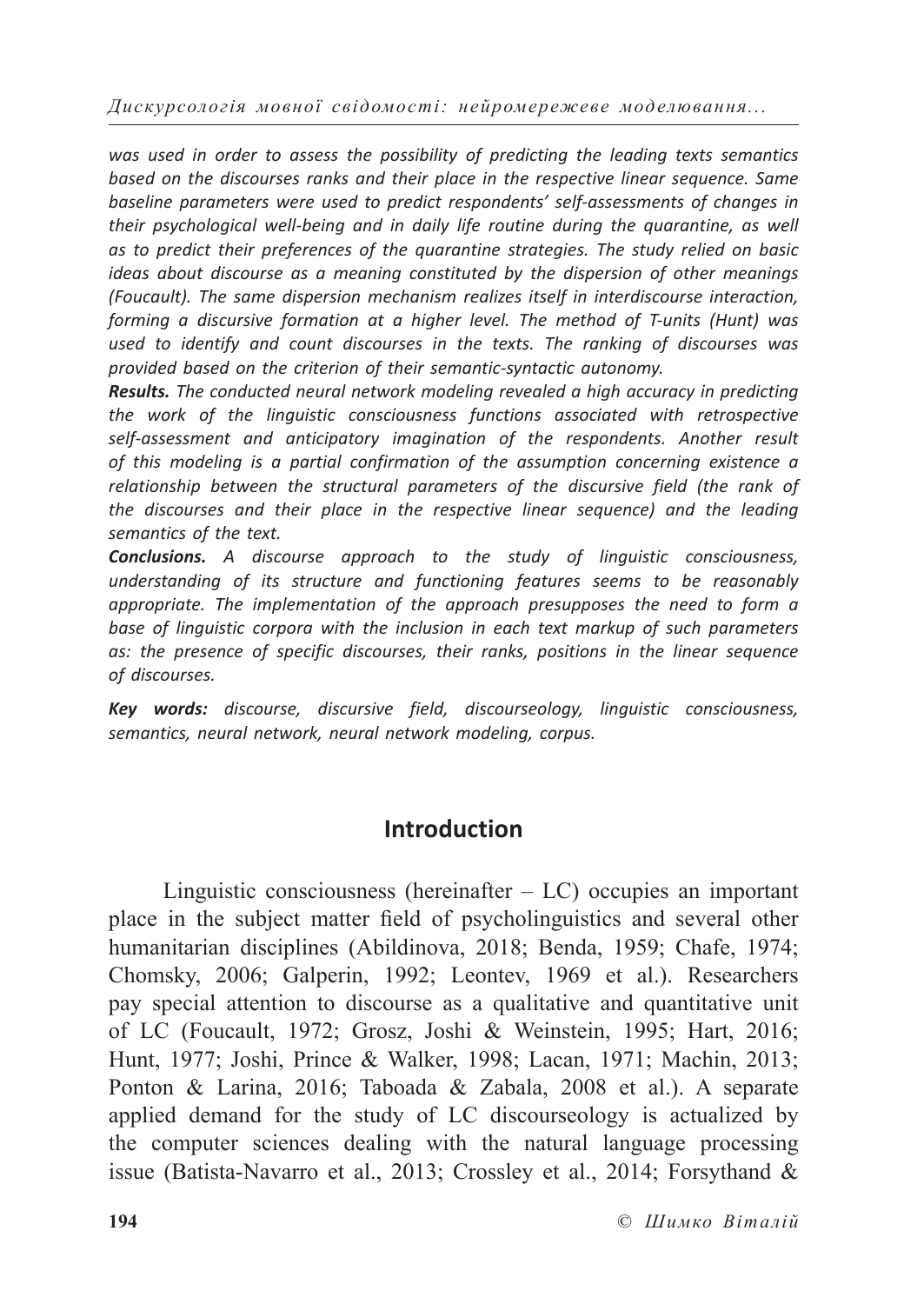Martell, 2007; Grosz & Sidner, 1986; Péry-Woodley & Scott, 2006; McNamara et al., 2018 et al.).

Discursive conceptualization of LC is not fundamentally new; however, the corresponding empirical studies are still at the early days stage. Among other things, interdiscourse dynamics remains poorly studied, the features of the interconnections of these dynamics with thinking and other mental processes have not been comprehensively investigated. Problems of this kind involve the need to consider at least dozens of different parameters simultaneously. This significantly complicates the use of traditional mathematical and statistical tools in the sense of cumbersome interpretations and generalizations of the findings. An obvious solution to this problem is the use of neural network modeling methodology. A corresponding attempt has been implemented in our work aimed at understanding some of the structural and semantic parameters of interdiscourse interactions.

This article is devoted to the analysis of a series of artificial neural network models (hereinafter – models), built on the corpus of texts obtained in the course of our earlier research (Shymko & Babadzhanova, 2020), in turn directed to clarify the content and structure of the coronavirus quarantine concept as an emerging category of LC. In the current work, we considered forecasting of the leading semantics of respondents' quarantine definitions based on the rank of discourses and their place in the corresponding linear sequence. The same parameters were used to predict the respondents' assessments of how much their psychological well-being and daily life routine changed during the quarantine, as well as to predict the quarantine strategies preferred by them. Thus, we pursued the main goal of this article – to study the validity and reliability of the discourse approach to the phenomenology of LC, to the relevant extent that can be substantiated by the size of the empirical sample and its other qualitative characteristics.

## **Methods and Techniques of the Research**

The primary dataset (Shymko & Babadzhanova, 2020) has been properly modified for the purposes of the current study, the statistical results of which are posted separately (Shymko, 2020b). Below we provide a description of those sampling parameters that have undergone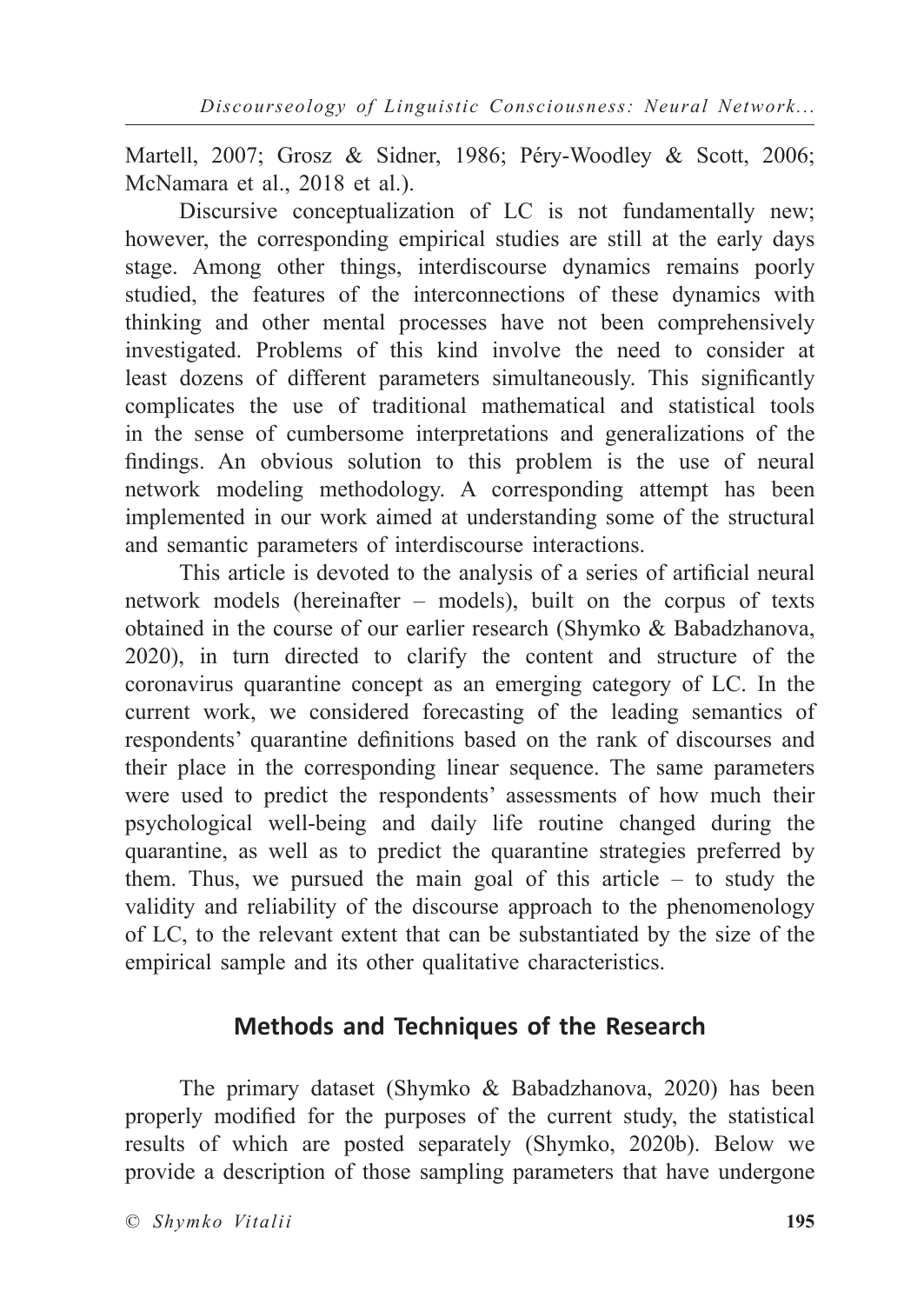the necessary restructuring and/or which were not detailed in the primary dataset but are essential for this study. So, firstly, the input layer of neural networks in all cases considered here is represented by various parameters that characterize the discursive field, consisting of 9 discourses (Shymko, 2020b: [list of discourses.pdf]). That is, the prediction was carried out based on data of the discourses' presence/ absence, their rank (see below) and place in the corresponding linear sequence. Any others, incl. socio-demographic data were not used in the construction of models for reasons of maintaining the homogeneity of predictors. Secondly, for the identification and counting of discourses in the texts we used the method of 'minimum terminable unit' or T-unit (Hunt, 1977), taking into account the generalizations of the empirical experience of this approach application made by Taboada & Zabala (2008). Thirdly, the ranking of discourses was based on the criterion of their semantic and syntactic autonomy. Namely, the only discourse in the text or one that is commented, explained (causally or in a purposeoriented way), developed (semantically and/or syntactically) by another discourse (discourses) and at the same time itself does not perform such functions – it was evaluated as *independent* one. All the other discourses were assessed as *auxiliary* ones.

**Example 1.** (hereinafter, in square brackets – texts in the original language). «*Quarantine is the restriction of people contacts, aimed at preventing the spread of the virus*» [Карантин – это ограничение контактов людей, направленное на предотвращение распространения вируса]. In this text, we have identified two discourses: CONTACT RESTRICTION (independent) and VIRUS DISSEMINATION (auxiliary).

**Example 2.** *«Isolation of sick people from healthy people, for which it is necessary to introduce new tough laws. A large complex of anti-epidemiological measures (masks, antiseptics, etc.)»* [Изоляция больных людей от здоровых, для чего необходимо вводить новые жесткие законы. Большой комплекс противоэпидемиологических мероприятий (маски, антисептики и т.д.)]. Here we have recorded three discourses (ISOLATION OF INFECTED – independent; BUREAUCRATIC RESPONSE – auxiliary; SANITATION AND HYGIENE – independent).

**Example 3.** *«Quarantine is a set of regulatory and restrictive measures that are aimed at preventing the mass spread of an infectious*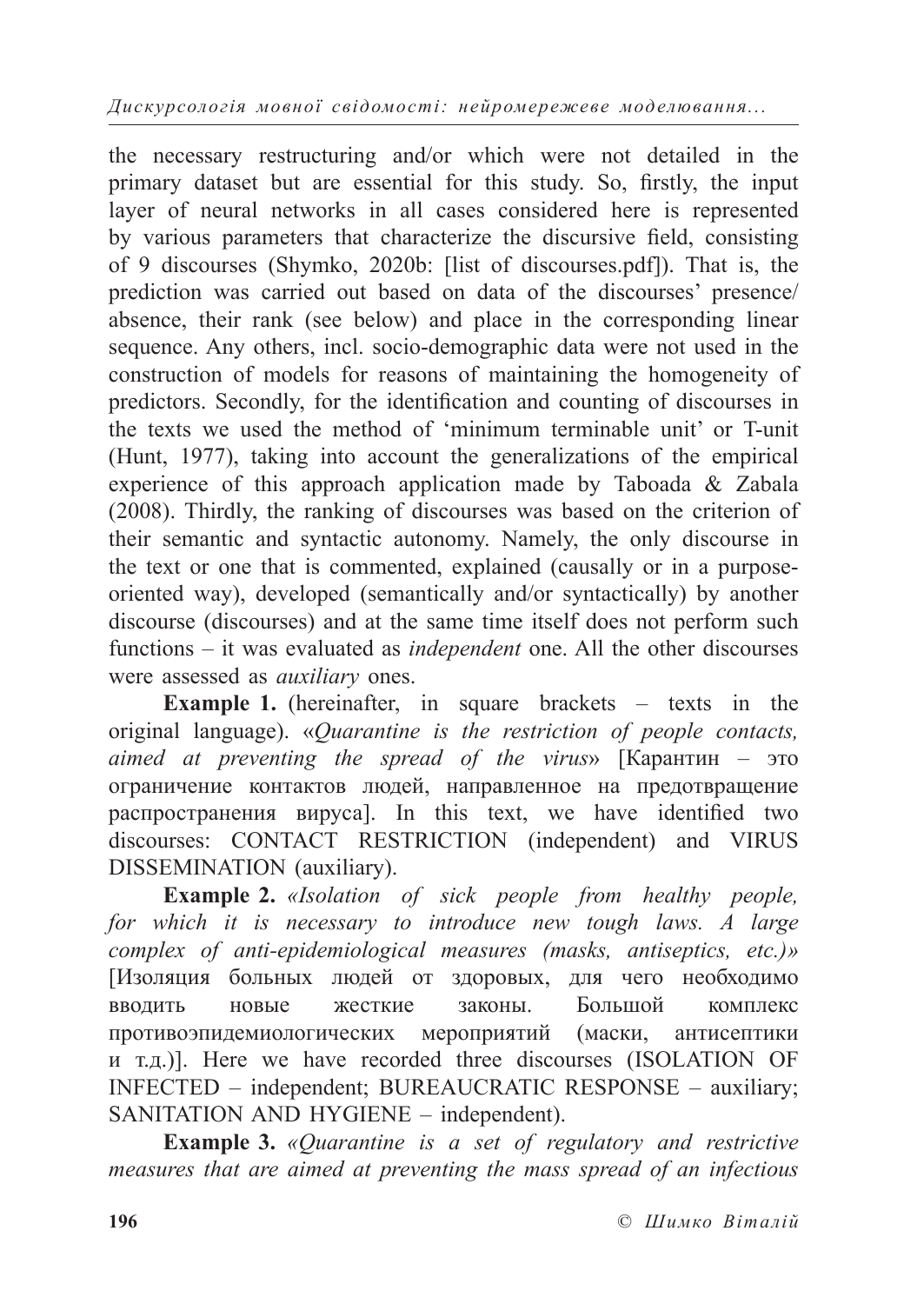*Discourseology of Linguistic Consciousness: Neural Network...*

*disease and providing for a special regime of economic and other activities, restricting the movement of the population, vehicles, cargo, goods and animals»* [Карантин – комплекс регуляторноограничительных мер, которые направлены на недопущение массового распространения инфекционного заболевания и предусматривающие особый режим хозяйственной и иной деятельности, ограничение передвижения населения, транспортных средств, грузов, товаров и животных]. In this example, we found one independent discourse (BUREAUCRATIC RESPONSE) and three auxiliary ones (in the order of their appearance in the text – VIRUS DISSEMINATION, LIFESTYLE CHANGES and CONTACT RESTRICTION).

Taking into account the above, the scale of variables reflecting the presence/absence of discourses in the primary dataset was reformatted from nominal to ordinal one and the data was recoded according to the identified ranks (the absence of discourse in the text was denoted by «zero» rank). Also, additional variables were added to the dataset: (a) «leading discourse» (nominal scale) – to display an independent discourse (if there were two or more such discourses in the text, the first one was accounted); (b) «first discourse» (nominal scale); (c) «second discourse» (nominal scale); (d) third discourse (nominal scale); (e) the number of discourses (metric scale); (f) «sequence of discourses» (nominal scale).

The construction of feedforward artificial neural networks was implemented by using the software IBM SPSS Statistics V 26 (Multilayer Perceptron). Given the small number of texts in the corpus, each model went through ten machine learning cycles. At the same time, each iteration was preceded by a random split of the dataset for crossvalidation into the training and testing parts of the sample (the preset approximate proportion was 70% to 30%, respectively). All models have one hidden layer and a given range of the number of neurons in it: from 1 to 50. This paper discusses the general characteristics of the obtained models and the corresponding predictors importance without delving into the layer's synaptic architecture features. The latter would require a different publication format. However, detailed statistical reports for each iteration are published in the Harvard Dataverse repository and are available for review (Shymko, 2020b).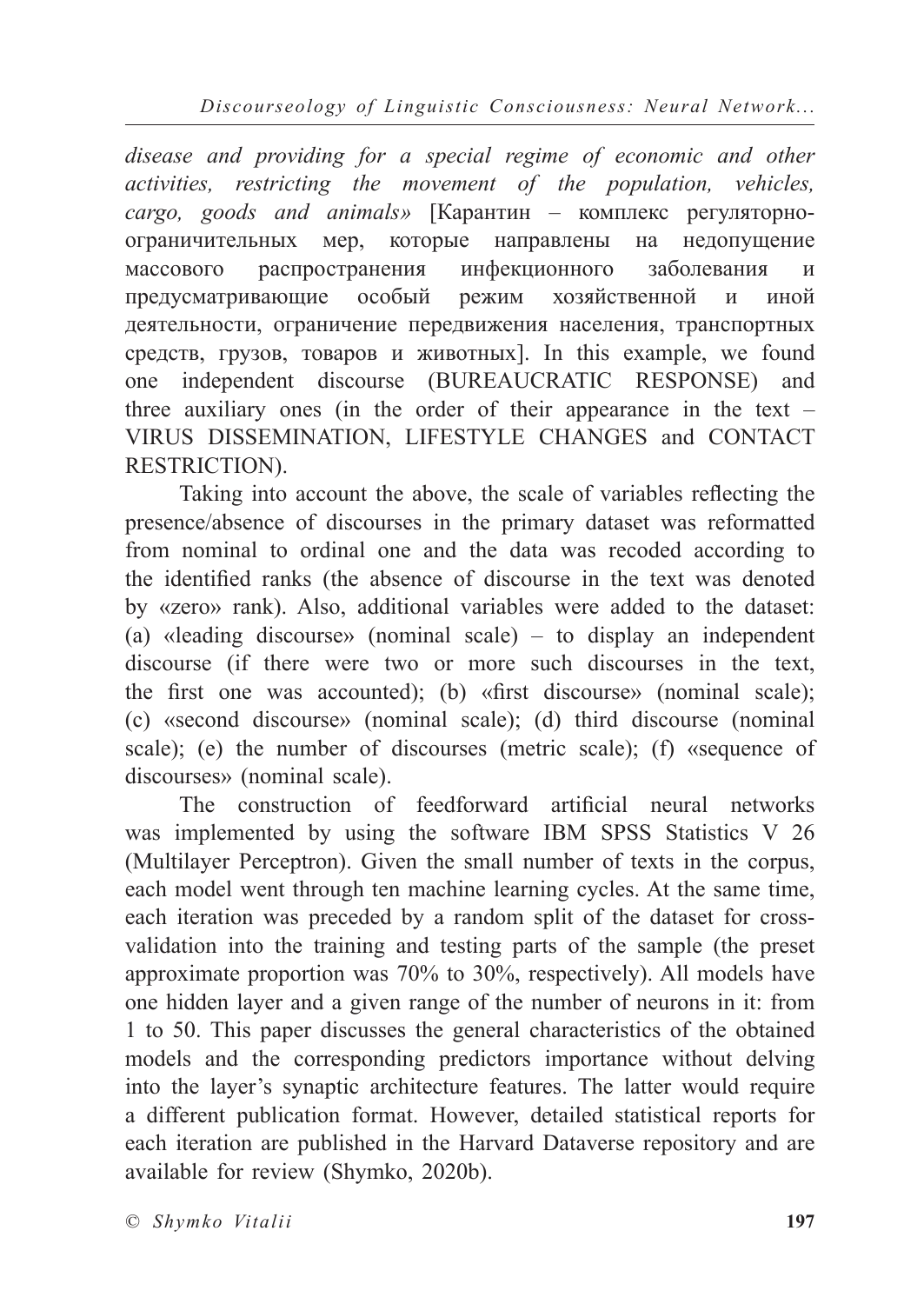### **Results**

First of all, those models were generated and compared that predict the texts semantics (leading discourse) based on the ranks of discourses (ordinal scale) and simply by the fact of their presence/ absence (nominal scale). As expected, models with an ordinal scale in the input layer of the neural network have demonstrated a significantly lower percentage of errors (Table 1) with a generalized predictive reliability level of 99.74% and 93.88% at the stage of machine learning and testing, respectively.

**Table 1.** Models summary of the leading discourse prediction (predictors – discourses in texts)

| Stages of neural network modeling | Average % of incorrect forecasts by 10 iterations |                      |  |  |
|-----------------------------------|---------------------------------------------------|----------------------|--|--|
|                                   | Nominal scale models                              | Ordinal scale models |  |  |
| <b>Machine learning</b>           | 11 1                                              | 0.26                 |  |  |
| Testing                           | 21 06                                             | 6.12                 |  |  |

It is noteworthy that at the 8th iteration, the only model (Fig. 1) with an ordinal scale in this series was obtained, the predictive reliability of which was 100%, both in the process of machine learning and during testing. Importance indicators of the predictors for this model are shown in Table 2.

**Discourse Predictor's code Importance coefficient Normalized Importance, %** CONTACT RESTRICTION (D 1) 0.149 100.0 RIGHTS AND FREEDOMS INFRINGEMENT (D 8) 0.129 86.2 VIRUS DISSEMINATION (D 6) 0.127 85.3 SANITATION AND HYGIENE (D 2) 0.115 76.9 TOTAL ISOLATION (D 4) 0.111 74.1 HEALTH CARE (D 5) 0.103 69.0 ISOLATION OF INFECTED (D 3) 0.099 66.6 LIFESTYLE CHANGES (D 7) 0.095 63.6 BUREAUCRATIC RESPONSE (D 9) 0.073 48.7

**Table 2.** Predictors importance (ordinal scale, 8th iteration)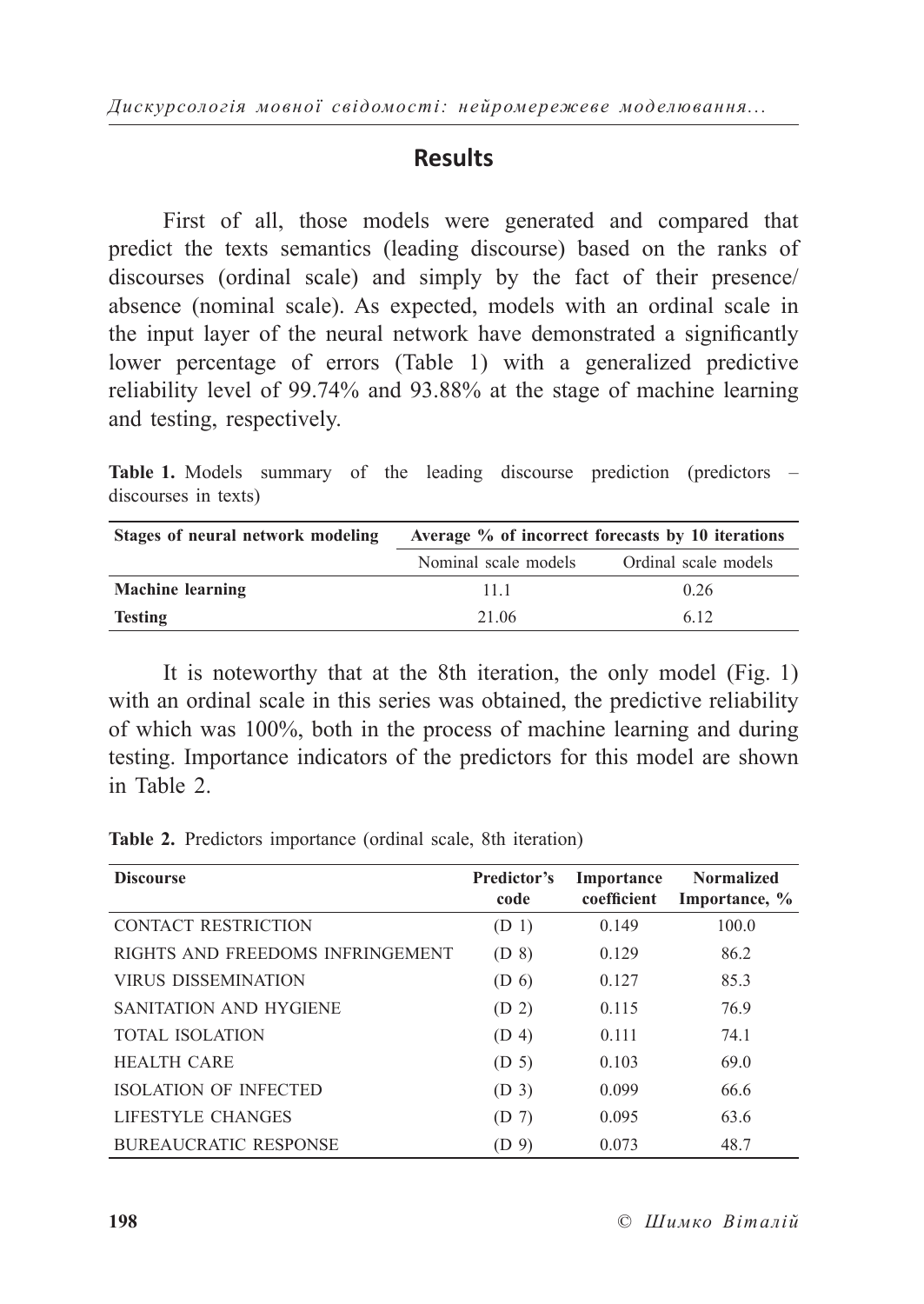

Hidden layer activation function: Hyperbolic tangent Output layer activation function: Softmax



Comparative analysis of the predictors importance in different iterations of this and other modeling series indicates the absence of a single (repeatable) hierarchy of variables. Considering the frequency parameters of the discourses' appearance in texts (Shymko & Babadzhanova, 2020: NKMRP4), this indirectly might point to the greater importance of interdiscourse interconnections in comparison with

Synaptic Weight > 0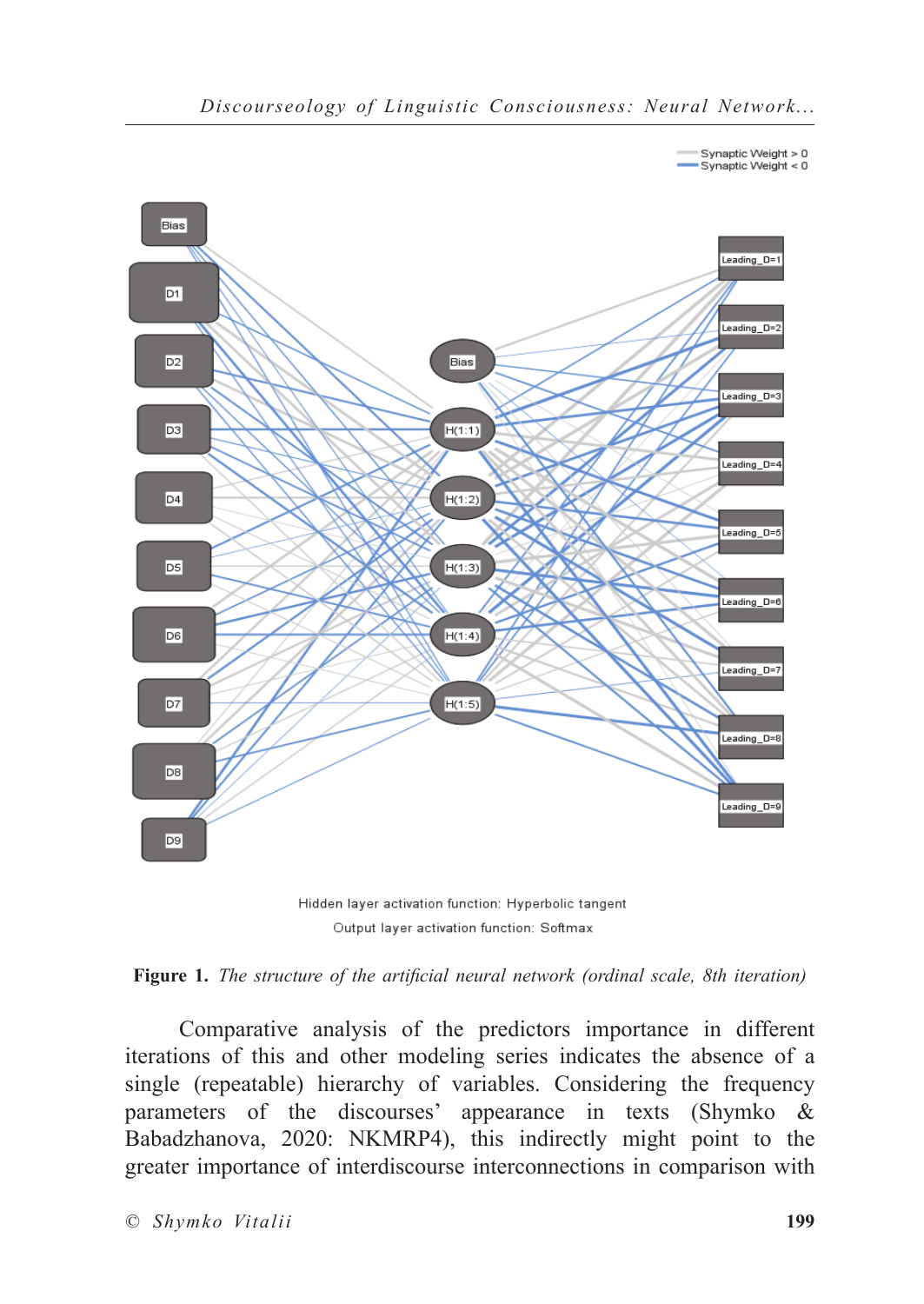the semantics of the discourses themselves. In other words, to predict the leading discourse in the text, the significance of the structural characteristics of the discursive field prevails over the semantic features of its units.

We find confirmation of the foregoing in the next two series of models, with the help of which we have determined the leading discourse on the basis of nominal distinction in a linear sequence of no more than the two first and no more than the three first discourses (Table 3). Let us recall that the corpus consists of texts with the number of discourses in each from 1 to 5.

**Table 3.** Models summary of the leading discourse prediction (predictors – few first discourses in texts)

| Stages of neural network | Average % of incorrect forecasts by 10 iterations |                             |  |
|--------------------------|---------------------------------------------------|-----------------------------|--|
| modeling                 | Models with the first two                         | Models with the first three |  |
|                          | discourses                                        | discourses                  |  |
| <b>Machine learning</b>  | 3.16                                              | 0.00                        |  |
| <b>Testing</b>           | 7.86                                              | 0.00                        |  |

As one can see, subject to distinguishing the first three discourses, neural network modeling provides the most reliable prediction of the leading discourse. We additionally verified this conclusion by conducting another 10 iterations in two series of models with an input layer that simultaneously distinguishes the first three discourses and takes into account the presence/absence of discourses (one series – using the nominal scale, other one – using the ordinal). In all cases and at all stages level of 100% predictive accuracy were obtained (Shymko, 2020b).

Using a similar architecture of the input layers of neural networks, we continued to predict how much the psychological well-being and daily life routine of the respondents changed during the quarantine span, as well as what were their preferences for respective quarantine strategies. Note that in the latter case, we predicted the corresponding rank, set by the respondents to each of the four strategies they were proposed to evaluate. The results are summarized in Table 4.

In most cases, the quality of models with ordinal scales used for discourses is higher. Some exceptions to the effectiveness of machine learning (DAILY LIFE ROUTINE and SYSTEMIC STRATEGY) may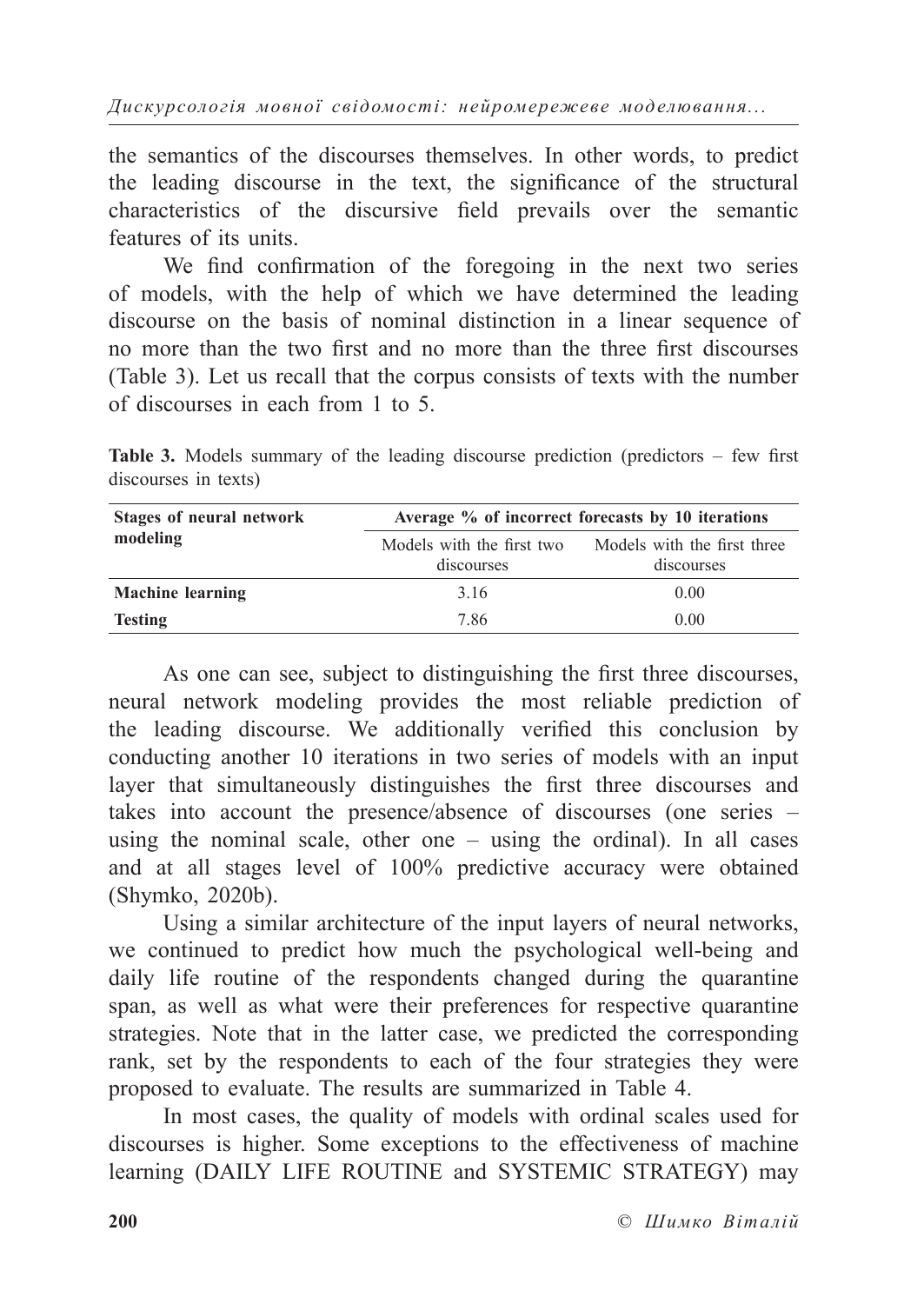be appeared due to the complication of interdiscourse connections because of the discourses rank parameters consideration. That is, we assume the increase in the number of errors has been observed due to the processing of more complex structures. Nevertheless, statistics on incorrect predictions at the stage of models testing confirm the higher productivity of neural network architectures that distinguish not only interdiscourse interactions, but also the corresponding hierarchical characteristics.

|                          | <b>Predicted variables</b> | Average % of incorrect forecasts by 10 iterations |         |         |                           |
|--------------------------|----------------------------|---------------------------------------------------|---------|---------|---------------------------|
|                          |                            | Machine learning                                  |         | Testing |                           |
|                          |                            | Scale used for discourses                         |         |         | Scale used for discourses |
|                          |                            | Nominal                                           | Ordinal | Nominal | Ordinal                   |
| Psychological well-being |                            | 28.44                                             | 8.30    | 0.00    | 0.00                      |
| Daily life routine       |                            | 7.52                                              | 18.23   | 2.5     | 0.00                      |
| Quarantine<br>strategies | DEMOCRATIC.                | 14.33                                             | 11.79   | 3.33    | 0.00                      |
|                          | <b>SYSTEMIC</b>            | 8.14                                              | 12.77   | 0.00    | 0.00                      |
|                          | <b>MILITARY LIKE</b>       | 17.96                                             | 8.22    | 0.00    | 0.00                      |
|                          | <b>SOCIAL PROTECTION</b>   | 29.48                                             | 16.15   | 5.00    | 0.00                      |

**Table 4.** Models summary of the non-discourse parameters prediction

## **Discussions**

Discussion of the results described above requires consideration of the limitations that are objectively inherent to any research. Firstly, it is necessary to pay attention to the quantitative characteristics of the primary sample (Shymko & Babadzhanova, 2020: NKMRP4), which does not allow proper generalizing the conclusions. The same applies to the qualitative aspect of the research empirical base, namely, the presence in the corpus of only Russian-language texts and, as a consequence, the impossibility of making comparisons with texts in other languages of the Slavic group, as well as languages from other groups and branches.

Secondly, certain limitations are directly due to the design of the study itself. Thus, the authors of texts with quarantine definitions were asked to assess changes in their psychological well-being and everyday life routine during quarantine, i.e. the corresponding measurements were carried out within the framework of the phenomenologically associated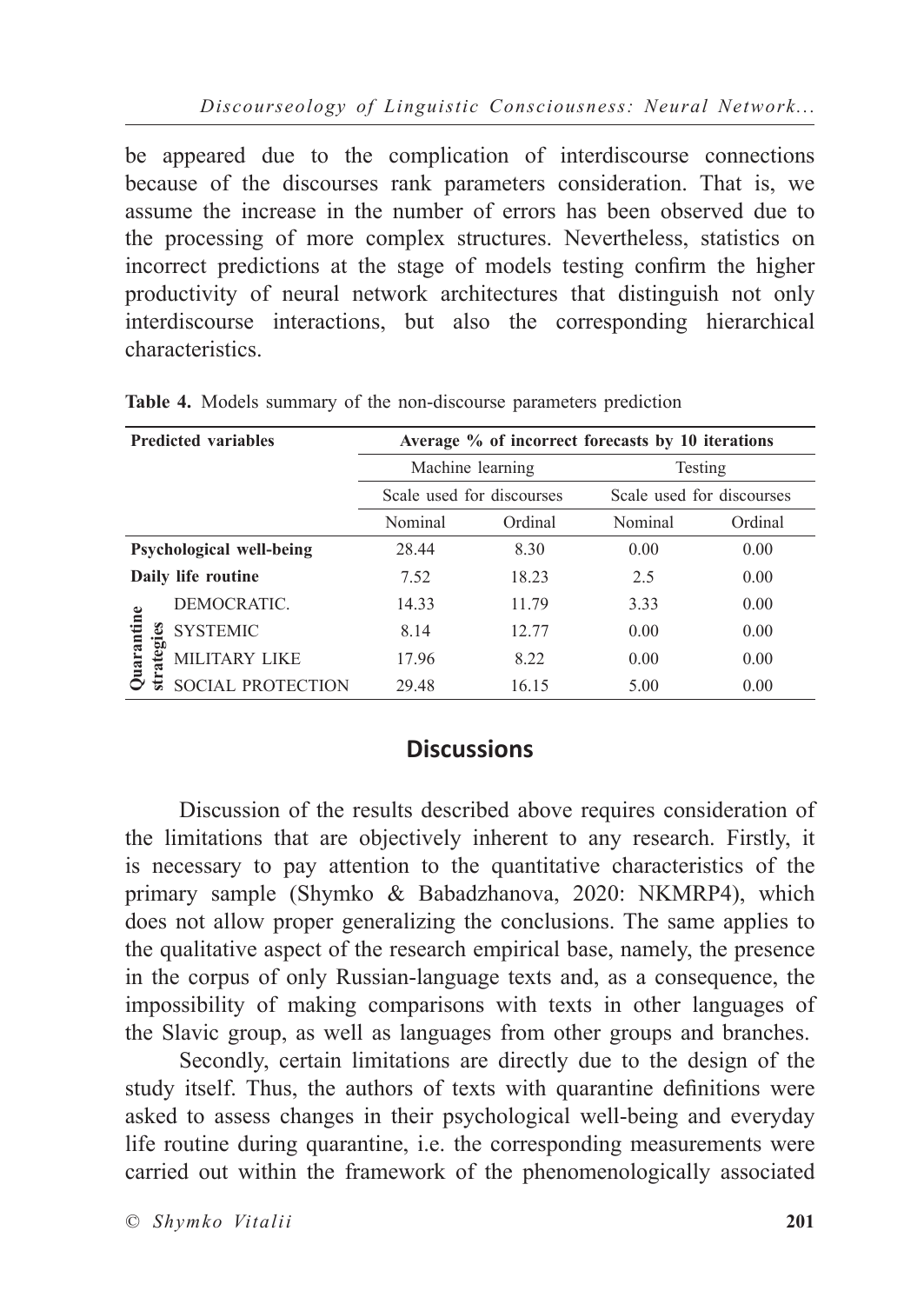semantic space. It seems promising to expand such a space by making discourse measurements of LC activity products in other semantic spheres and in variety of others (non-laboratory) situations.

Thirdly, when interpreting the results of this study, it is important to consider the limitations caused by its theoretical (conceptual) focuses and methodological (procedural) aspects. So, we proceeded from the basic ideas about discourse, as of the meaning generated by the dissemination of other meanings (Foucault, 1972). The same mechanism realizes itself at a higher level (in interdiscourse interaction), forming a new structural-semantic «layer» – a discourse formation (Shymko, 2020a). We believe that such dynamics are involved in the organization and functioning of the entire LC. At the same time, we do not exclude alternative views both on the nature of discourses and on the technical methods of their localization and counting in texts. Cross-examination of texts from different theoretical and methodological positions and the subsequent comparative analysis contains a very fruitful perspective from a heuristic point of view.

Given the above constraints, what inferences and extrapolations are possible from the described series of neural network modeling? In our opinion, the useful potential of this study is primarily methodological. So, on the one hand, the effectiveness of the discourse approach to the study of LC phenomena has been empirically tested and confirmed. In particular, this manifested itself in the prediction results of respondents' self-assessments and preferences based on discourse characteristics of their texts. The very fact of the possibility of such a prediction determines the need to formulate several hypotheses regarding the place and role of discursive mechanisms in the work of a thinking as function of LC. We assume that it is advisable to consider thinking not only as operating with information that is organized discursively. Thinking, by itself, functions discursively, i.e. in a procedural sense, thinking is a discursive process. Among other things, such a view would well explain why interdiscourse relationships are more important for predicting the leading discourse than the semantics of the discourses themselves, as discussed above.

One way or another, we convinced that the texts discourseology can be effectively used for predictive assessment of the LC functions and its activity products, in particular: retrospective assessment (changes in psychological well-being and daily life routine) and anticipatory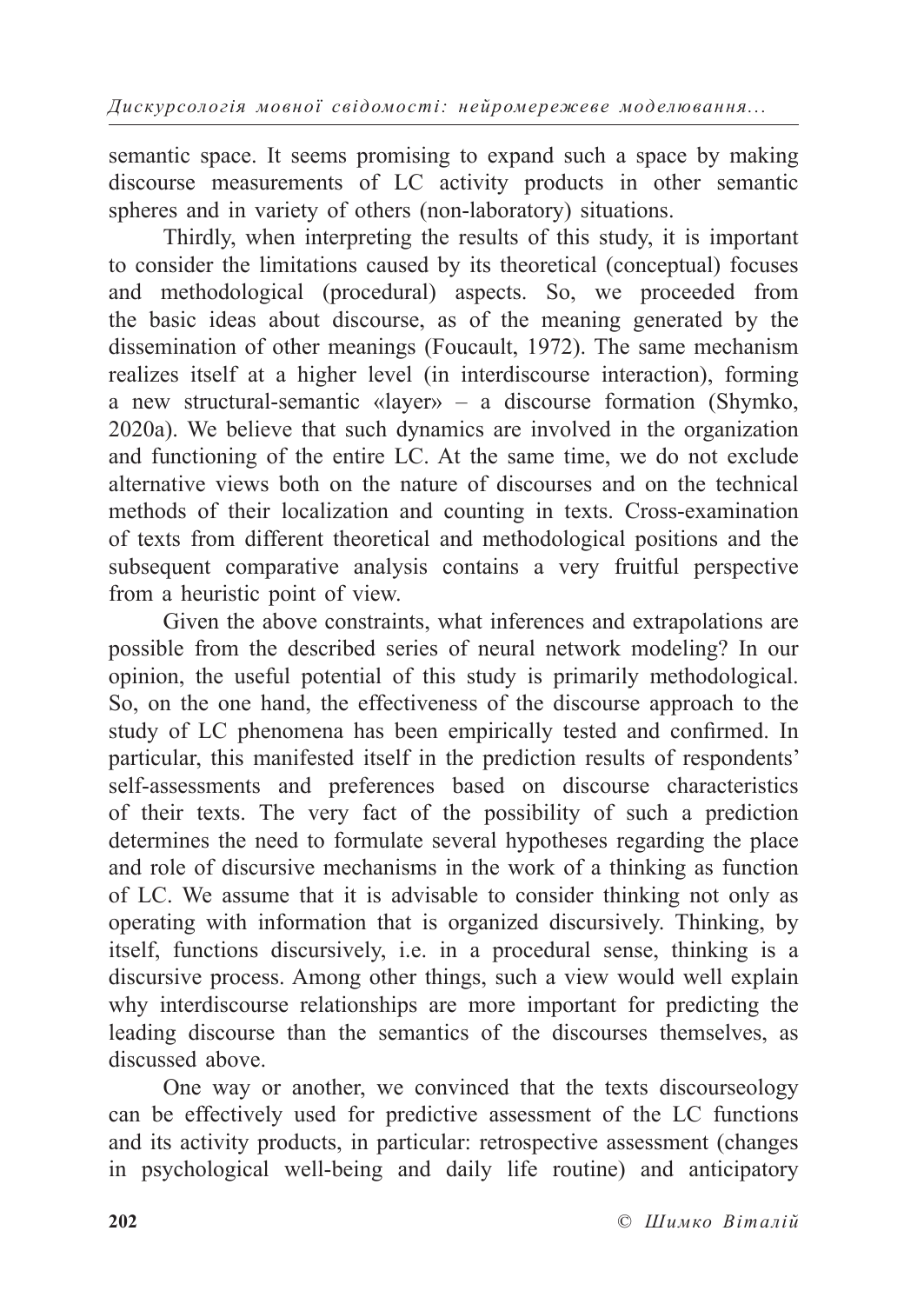imagination (quarantine strategies ranking). We also believe that the hypothesis about the relationship of the discursive field structural parameters (the discourses ranks and their place in the linier sequence) with the leading semantics of the text has been partially substantiated. However, here it is necessary to distinguish between the discursive field of a text and the discursive field of the corpus. We emphasize that the specified relationship is come out if the composition of both fields is known and accounted for. Thus, the question of the corpus approach to discourseology of LC is actualized. Full verification of this hypothesis presupposes overcoming the above limitations of our research.

On the other hand, this study can be useful in terms of some experience in applying the methodology of artificial neural networks to solve research problems in psycholinguistics on relatively small samples. The need to simultaneously consider a large number of inhomogeneous factors is a typical feature of interdisciplinary research. However, the use of neural networks is not only a matter of the convenience of a holistic view on a patchwork picture of variables. Multifactoriality in psycholinguistics is accompanied by additional complexity in the form of such a phenomenon as the entropy of language (Bentz et al., 2017). All this reduces the sensitivity of traditionally used statistical data processing tools to psycholinguistic patterns. In this respect, artificial neural networks are perhaps the best methodological alternative for now.

## **Conclusions**

A discourse approach to the study of linguistic consciousness, understanding of its structure and functioning features seems to be reasonably appropriate. The implementation of this approach presupposes the need to form a base of linguistic corpora with the inclusion in the markup of each text of such parameters as  $-$  the presence of specific discourses, their ranks, positions in the corresponding linear sequence. The conducted neural network modeling on the data of the local corpus (texts of Russian-speaking Ukrainians containing the coronavirus quarantine definitions) reveals a high accuracy in predicting the activity results of some linguistic consciousness functions – retrospective selfassessments and products of the anticipatory imagination. Another result of this modeling is a partial confirmation of the assumption about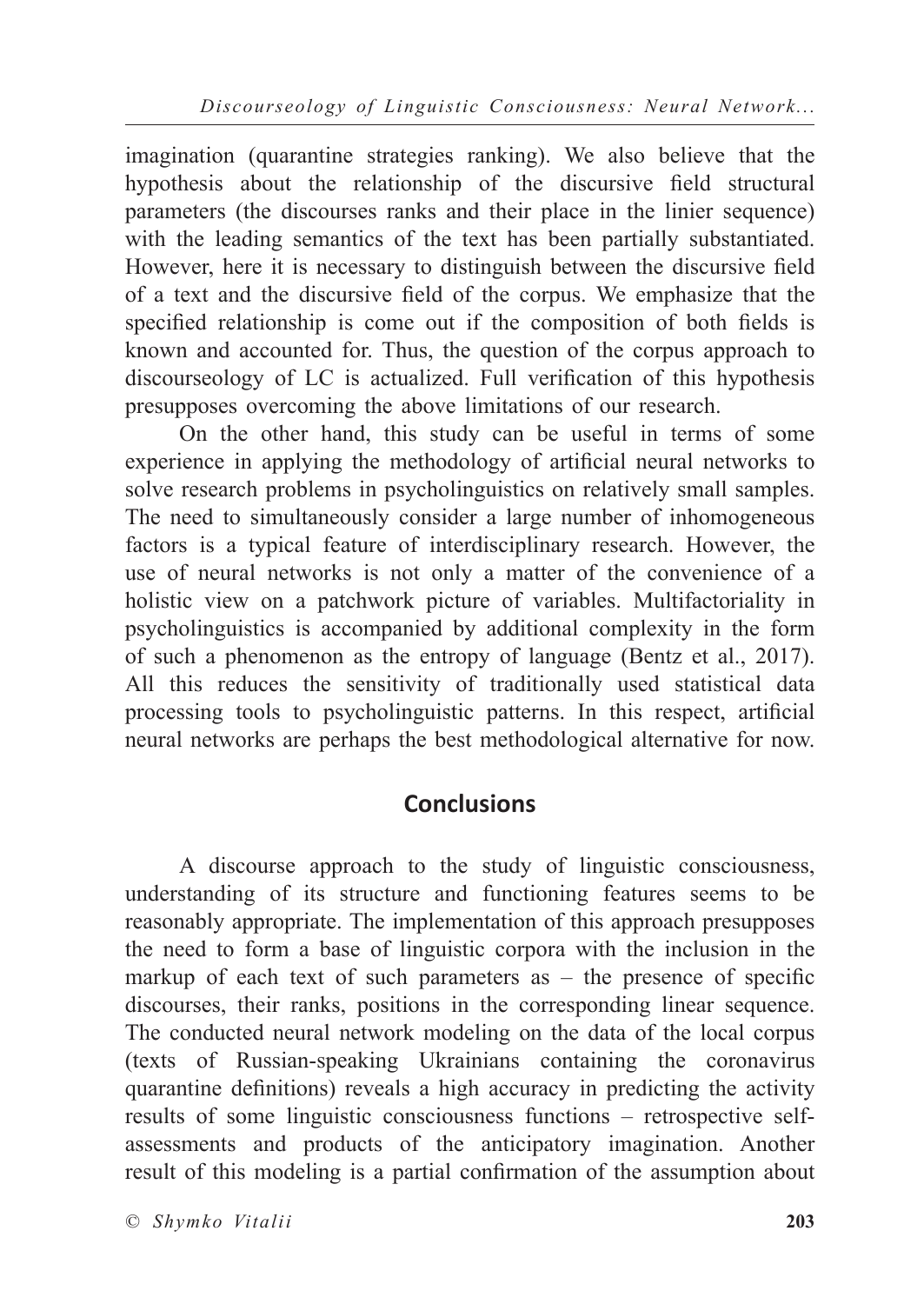relationship between the structural parameters of the discursive field (the rank of the discourses and their place in the respective linear sequence) and the leading semantics of the text.

The most important, in our opinion, prospects for further research are associated with overcoming the limitations of current research. Namely, the quantitative and qualitative increase in the corpus base, as well as the diversification of text sources, which would provide the possibility of forming a cross-linguistic discourseology of linguistic consciousness.

### **References**

- Abildinova, Z.B. (2018). Yazykovoe soznanie kak psikholingvisticheskiy fenomen [Linguistic consciousness as a psycholinguistic phenomenon]. *Neofilologiya – Neophilology, 4*(14), 33–43. https://doi.org/10.20310/2587-6953-2018-4-14-33-43 [in Russian].
- Batista-Navarro, R.T. et al. (2013). Facilitating the Analysis of Discourse Phenomena in an Interoperable NLP Platform. In A. Gelbukh (Ed.), *Computational Linguistics and Intelligent Text Processing. CICLing' 2013*. Lecture Notes in Computer Science (Vol. 7816). Springer, Berlin, Heidelberg. https://doi.org/10.1007/978-3- 642-37247-6\_45
- Benda, C. (1959). The linguistic basis of consciousness. *ETC: A Review of General Semantics, 16*(3), 343–355. Retrieved January 20, 2021, from http://www.jstor. org/stable/24234383
- Bentz, C., Alikaniotis, D., Cysouw, M., & Ferrer-i-Cancho, R. (2017). The Entropy of Words *–* Learnability and Expressivity across More than 1000 Languages. *Entropy*, *19*, 275. https://doi.org/10.3390/e19060275
- Chafe, W. (1974). Language and Consciousness. *Language, 50*(1), 111*–*133. https://doi. org/10.2307/412014
- Chomsky, N. (2006). *Language and Mind* (3rd ed.). Cambridge: Cambridge University Press. https://doi.org/10.1017/CBO9780511791222
- Crossley, S., Allen, L., Kyle, K., & McNamara, D. (2014). Analyzing Discourse Processing Using a Simple Natural Language Processing Tool. *Discourse Processes, 51*(5*–*6), 511*–*534. https://doi.org/10.1080/0163853X.2014.910723
- Forsythand, E.N., & Martell, C.H. (2007). Lexical and Discourse Analysis of Online Chat Dialog. *Proceedings of the International Conference on Semantic Computing (ICSC 2007)*, (Irvine, California, 17–19 September, 2007), (pp. 19*–*26). Irvine, CA. https://doi.org/10.1109/ICSC.2007.55
- Foucault, M. (1972). *Archaeology of knowledge and the discourse on language*. New York: Pantheon.
- Galperin, P.I. (1992). Linguistic Consciousness and Some Questions of the Relationship between Language and Thought. *Journal of Russian & East European Psychology, 30*(4), 81*–*92. https://doi.org/10.2753/RPO1061-0405300481
- Grosz, B.J., & Sidner, C.L. (1986). Attention, intentions, and the structure of discourse. *Computational Linguistics, 12*(3), 175*–*204.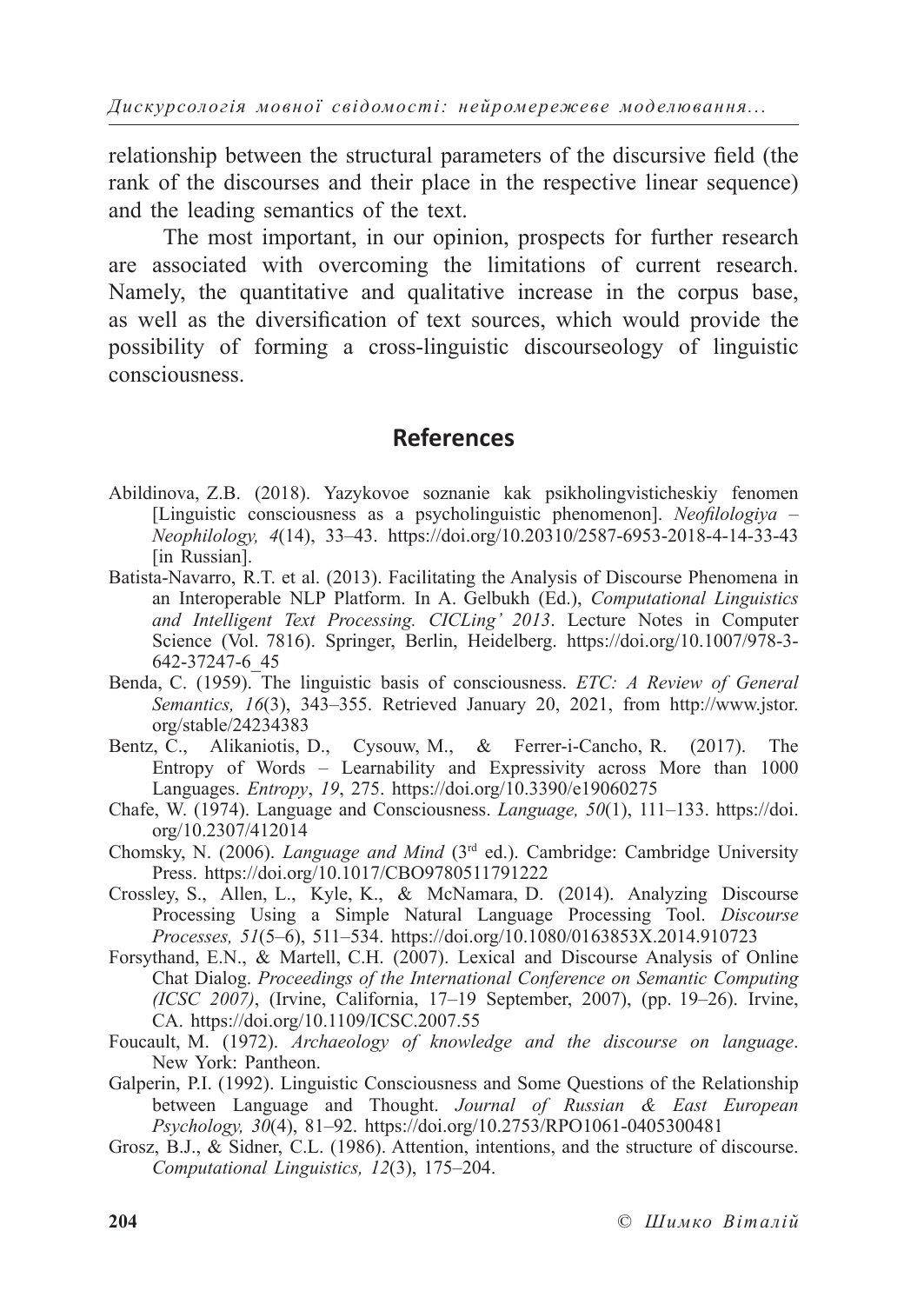- Grosz, B.J., Joshi, A.K., & Weinstein, S. (1995). Centering: A framework for modelling the local coherence of discourse. *Computational Linguistics, 21*(2), 203*–*225. https://doi.org/10.21236/ADA324949
- Hart, C. (2016). The visual basis of linguistic meaning and its implications for critical discourse studies: Integrating cognitive linguistic and multimodal methods. *Discourse & Society, 27*(3), 335*–*350. https://doi.org/10.1177/0957926516630896
- Hunt, K.W. (1977). Early blooming and late blooming syntactic structures. In C.R. Cooper, & L. Odell (Eds.), *Evaluating Writing: Describing, Measuring and Judging* (pp. 91*–*104). Urbana, Illinois: NCTE.
- Lacan, J. (1971). *The seminar of Jacques Lacan. Book XVIII: On a discourse that might not be a semblance 1971*. (Gallagher, C., Trans.). Retrieved from: https:// hdl.handle.net/10788/167
- Leontev, A.A. (1969). *Psiholingvisticheskie edinicy i porozhdenie rechevogo vyskazyvanija [Psycholinguistic units and the generation of speech utterance].* Moscow. Nauka [in Russian].
- Machin, D. (2013). What is multimodal critical discourse studies? *Critical Discourse Studies, 10*(4), 347*–*355. https://doi.org/10.1080/17405904.2013.813770
- McNamara, D., Allen, L.K., McCarthy, K.S., & Balyan, R. (2018). NLP: Getting computers to understand discourse. In *Deep Comprehension: Multi-Disciplinary Approaches to Understanding, Enhancing, and Measuring Comprehension*  (pp. 224*–*236). Taylor and Francis. https://doi.org/10.4324/9781315109503
- Péry-Woodley, M.-P., & Scott, D. (2006). Computational approaches to discourse and document processing. *TAL, 2*(47), 7–19.
- Ponton, D.M., & Larina, T.V. (2016). Discourse Analysis in the 21st Century: Theory and Practice (I). *Russian Journal of Linguistics, 20*(4), 7–25. https://doi. org/10.22363/2312-9182-2016-20-4-7-25
- Shymko, V. (2020a). Linguistic Semantics of the Covid-19 Quarantine Ideation. In L. Kalmykova, N. Kharchenko, & I. Mysan (Eds.), *Proceedings of the XV International and Practical Conference «Psycholinguistics in a Modern World – 2020» (Pereiaslav-Khmelnytskyi, 22–23 October, 2020),* (Vol. 15, pp. 297–302). https://doi.org/10.31470/2706-7904-2020-15-297-302
- Shymko, V. (2020b). Neural network predictive modeling of Covid-19 related quarantine strategies preferences. *Harvard Dataverse.* https://doi.org/10.7910/ DVN/OH8HQC
- Shymko, V., & Babadzhanova, A. (2020). Study of the COVID-19 related quarantine notion as the language consciousness category on the sample of Russian speaking Ukrainians. *Harvard Dataverse.* https://doi.org/10.7910/DVN/Y2YGH7
- Taboada, M., & Zabala, L.H. (2008). Deciding on units of analysis within Centering Theory. *Corpus Linguistics and Linguistic Theory*, *4*(1), 63–108. https://doi. org/10.1515/CLLT.2008.003
- Walker, M., Joshi, A., & Prince, E. (Eds.). (1998). *Centering Theory in Discourse*. Clarendon Press.

#### *АНОТАЦІЯ*

*Мета. Вивчення валідності та надійності дискурсологічного підходу для психолінгвістичного розуміння природи, побудови та особливостей функціонування мовної свідомості.*

*© Shymko Vitalii* **205**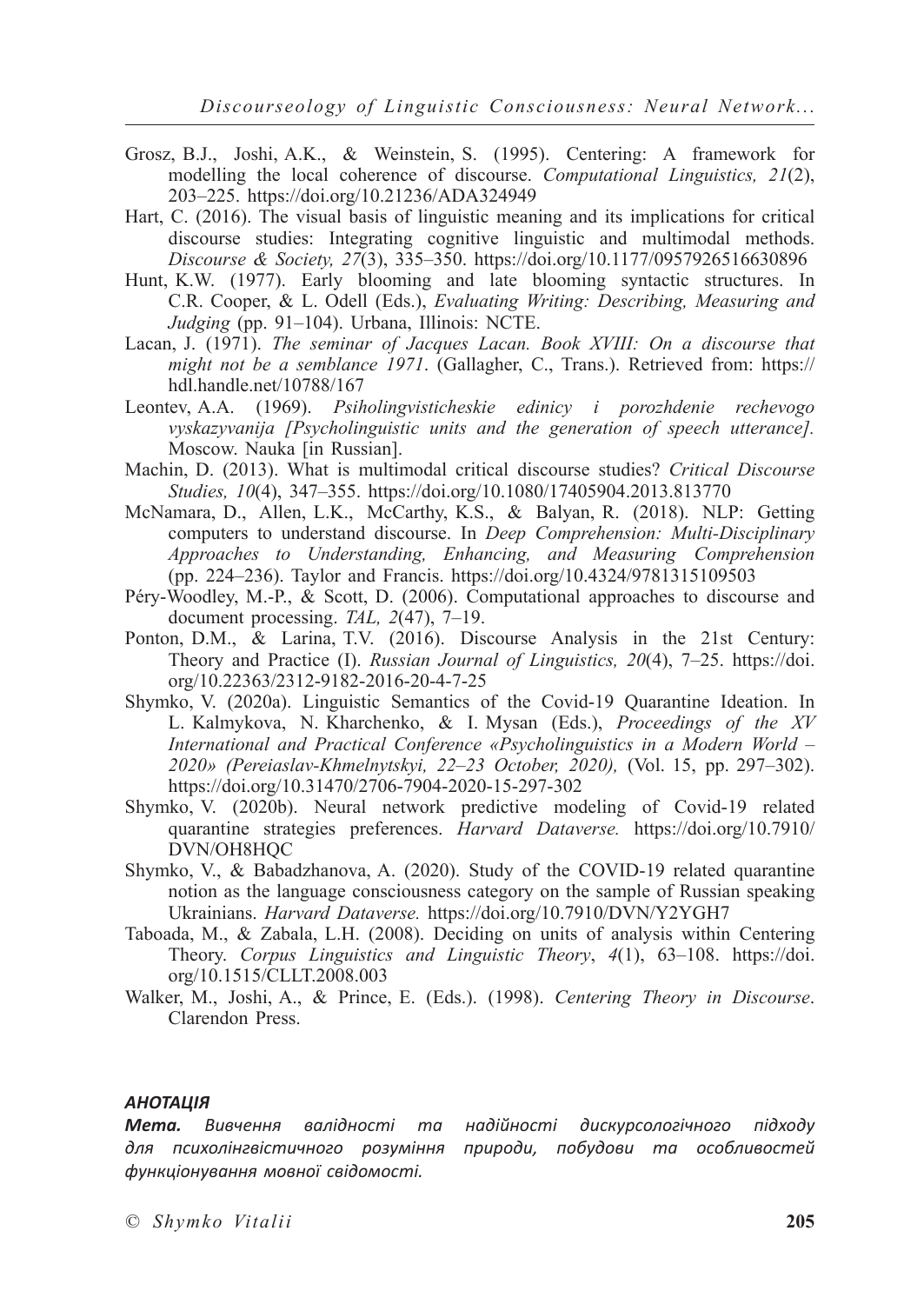*Методики дослідження. У даній роботі проведено аналіз штучних нейромережевих моделей, збудованих на корпусі текстів, які були отримані в процесі експериментального дослідження концепту коронавірусного карантину, як нової категорії мовної свідомості. Використана методологія нейромереж прямого поширення (багатошаровий перцептрон) з метою оцінки можливостей прогнозування провідної семантики текстів на основі рангових характеристик дискурсів та їх місця у відповідній лінійної послідовності. Аналогічні вихідні параметри використані для предикції самооцінок респондентів щодо зміни їх психологічно самопочуття і повсякденного життя в період карантину, а також для передбачення їх переважань щодо доцільних карантинних стратегій. При цьому дослідження спиралося на базові уявлення про дискурс, як про значення, що породжується розсіюванням інших значень (Foucault). Цей же механізм розсіювання реалізує себе в міждискурсній взаємодії, формуючи на більш високому рівні дискурсивну формацію. Для ідентифікації і підрахунку дискурсів в текстах використовувався метод Т-юнітів (Hunt). Ранжування дискурсів реалізовано за критерієм їх семантико-синтаксичної автономії.*

*Результати. Проведене нейромережеве моделювання виявило високу точність предикції результатів роботи функцій мовної свідомості, пов'язаних з ретроспективним самооцінювання і антиципуючою уявою респондентів. Ще одним результатом зазначеного моделювання є часткове підтвердження припущення про наявність взаємозв'язку між структурними параметрами дискурсивного поля (ранг присутніх дискурсів та їх місце у відповідній лінійній послідовності) та провідною семантикою тексту.*

*Висновки. Дискурсологічний підхід до вивчення мовної свідомості, розуміння її побудови та особливостей функціонування – представляється обґрунтовано доцільним. Реалізація такого підходу передбачає необхідність формування бази лінгвістичних корпусів з включенням в розмітку кожного тексту таких параметрів, як-от: наявність конкретних дискурсів, їх ранги, позиції в лінійній послідовності дискурсів тексту.*

*Ключові слова: дискурс, дискурсивне поле, дискурсологія, мовна свідомість, семантика, нейронна мережа, нейромережеве моделювання, корпус.*

### *Шимко Виталий. Дискурсология языкового сознания: нейросетевое моделирование некоторых структурных и семантических взаимосвязей*

#### *АННОТАЦИЯ*

*Цель. Изучение валидности и надежности дискурсологического подхода для психолингвистического понимания природы, устройства и особенностей функционирования языкового сознания.*

*Методики исследования. В данной работе проведен анализ искусственных нейросетевых моделей, построенных на корпусе текстов, которые получены в процессе экспериментального исследования концепта коронавирусного карантина, как новой категории языкового сознания. Использована методология*